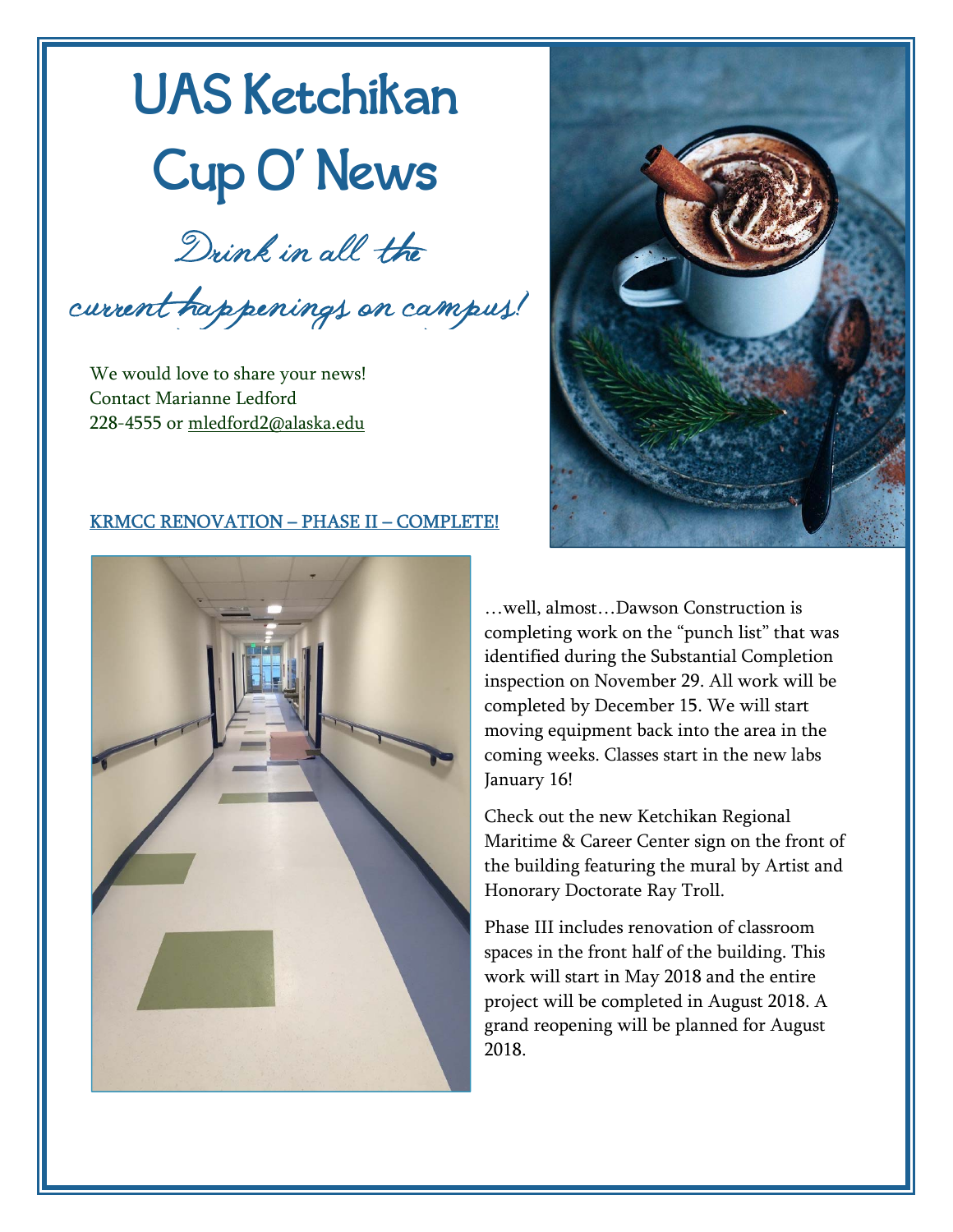#### ASK UAS: WHERE KETCHIKAN FINDS ANSWERS

RECAP: From Soldier to Civilian: Veterans & Their Stories



Twenty members of the community attended November's Ask UAS presentation. Associate Professor of History, John Radzilowski, gathered a panel of current and former UAS students who are also veterans. Cathryn Coats, Jamie King, and Jeremiah Tucker all shared stories from their different branches of service. They also shared the challenges of returning to civilian life after serving in

the military. Many members of the audience were veterans and shared their own stories. A few offered encouragement or advice of their own to the panel of vets.

We were fortunate to have a door prize for this Ask UAS. Ken Decker, owner of Crazy Wolf Studio and celebrated Tsimshian artist, donated a beautifully painted Native drum. Evelyn Erbele was our lucky winner!

Our final Ask UAS of the semester is *Ketchikan's Christmas Past: Stories from Your Neighbors*, December 6th at noon. Mark your calendars!

#### PLEASE WELCOME

Please welcome Michael Labarge to the UAS faculty ranks. Mike joined UAS Ketchikan on November 27 as the Assistant Professor of Maritime Studies. Mike will be working with the Marine Transportation, MMSW/Power Technology and Welding programs to promote the Ketchikan Regional Maritime & Career Center (KRMCC) throughout the region along with teaching maritime courses. Mike's office is located at the KRMCC, room 107.



#### OF NOTE

On November 3, Brandon Chapman represented UAS Ketchikan at the UAS Alumni & Friends reception and demonstration of an active learning classroom, discussing how distance courses are currently being taught and ways that the technology of an active learning classroom can further distance education goals.



Mariah Warren attended the Pacific Marine Expo in Seattle November 16- 18 where she was asked to present her marine safety writings on the main stage of the event. Along with presenting, she networked with other maritime educational institutions and organizations. She was also a great ambassador for the UAS Ketchikan Marine Transportation program, handing out our spring schedule and UAS Ketchikan swag to mariners from Alaska and across the Northwest.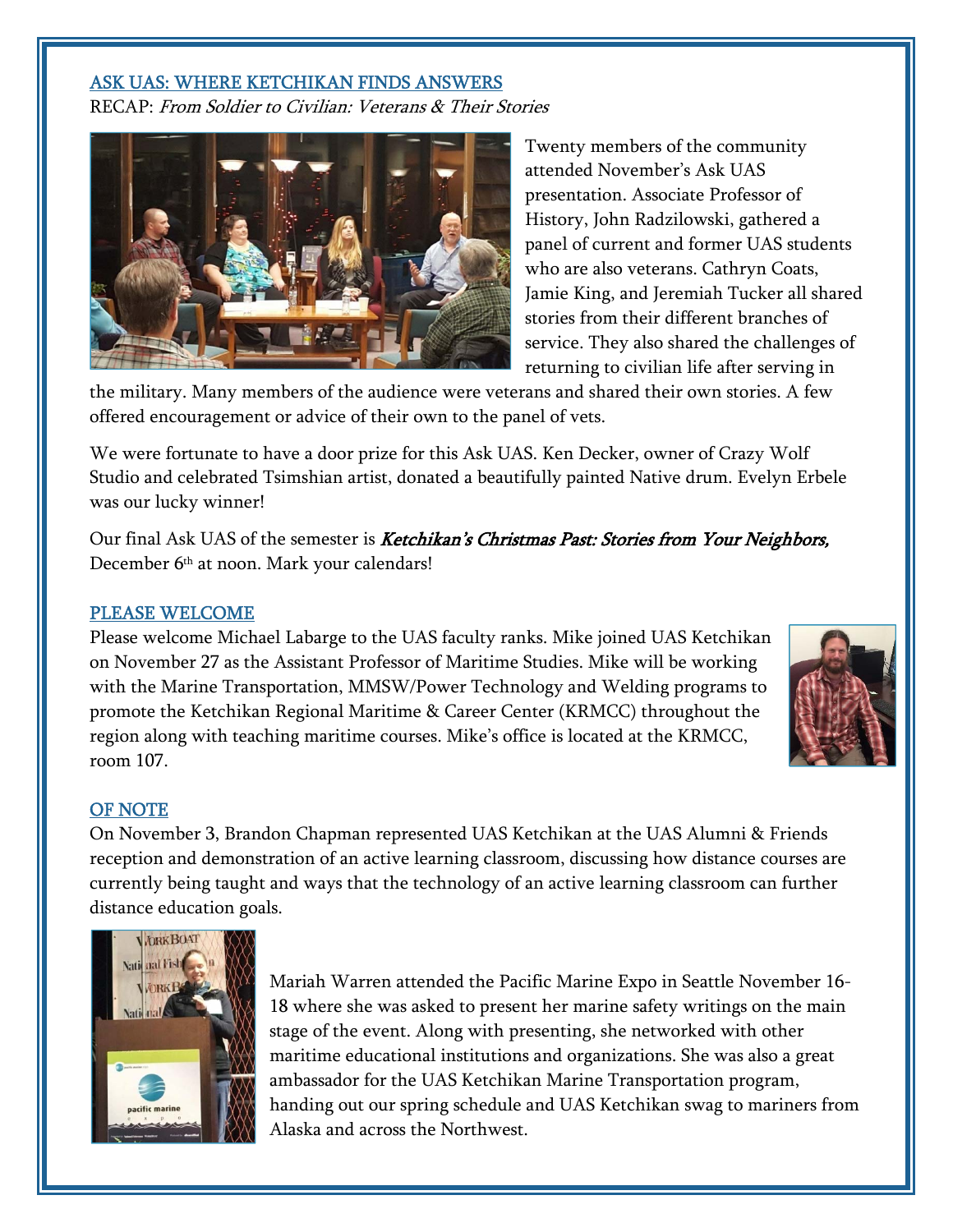### GET TO KNOW: STUDENT SERVICES DEPARTMENT

Welcome to a new feature in the Cup O' News. Each month we will feature a different program or department so you have an answer when someone in the grocery store stops you and says "hey, what do you know about …?"



The Student Center offers students more than a cozy place to study and a cup of coffee; it's a one-stop shop for the services students need to achieve their personal academic goals. Open whenever the building is open, our space is especially conducive to study groups and our advisors are always willing to jump in and help students with tutoring support.

 Academic advisors, Gail Klein, Kate Govaars and Louis Scott offer more than assistance in selecting courses for the next semester, they also:

- assist students with solidifying career and academic goals
- guide them through navigating stressors
- respond to alerts from faculty about students struggling in their class(es)
- introduce students to and help them apply study skills and time management techniques
- support students through the financial aid process
- connect them with resources like scholarships, mental health counseling, study abroad programs, and
- provide students with support and encouragement.

While listed at specific times, our **tutoring services** are also open whenever Kate (writing) and Louie (math) are free. Tutors encourage students to work in the Student Center so they can intervene before students become frustrated if they hit a roadblock. All the while striving to teach in a way that empowers students to discover the solutions to the assignments they are struggling with.

Disability Support Services assist students who have a documented disability to receive accommodations that put them on a level playing field with other students. Once a student's disability is verified, appropriate accommodations are identified and faculty are notified. Faculty are encouraged to reach out if they have questions about how to best support a student although the nature of a student's disability is held in strict confidentiality.

The Student Center is also the best place for students to understand their **Student Rights and** Responsibilities. We guide students through the expectations held for them, clarify university policies and help students navigate the system if they feel they were treated unfairly.

Louie, Kate and Gail encourage you to refer students our way! All that and a cup of coffee.

## NEW AUDIOCONFERENCING SERVICE : Conference Now!

Every campus phone number now has an affiliated conference room for use in collaborating with peers on and off campus. This provides a cost-effective solution to meetings and ad-hoc workgroups throughout UA. If interacting with campus users, the tool will provide a no-cost conference with the toll-bypass functionality that exists between many campuses. Please be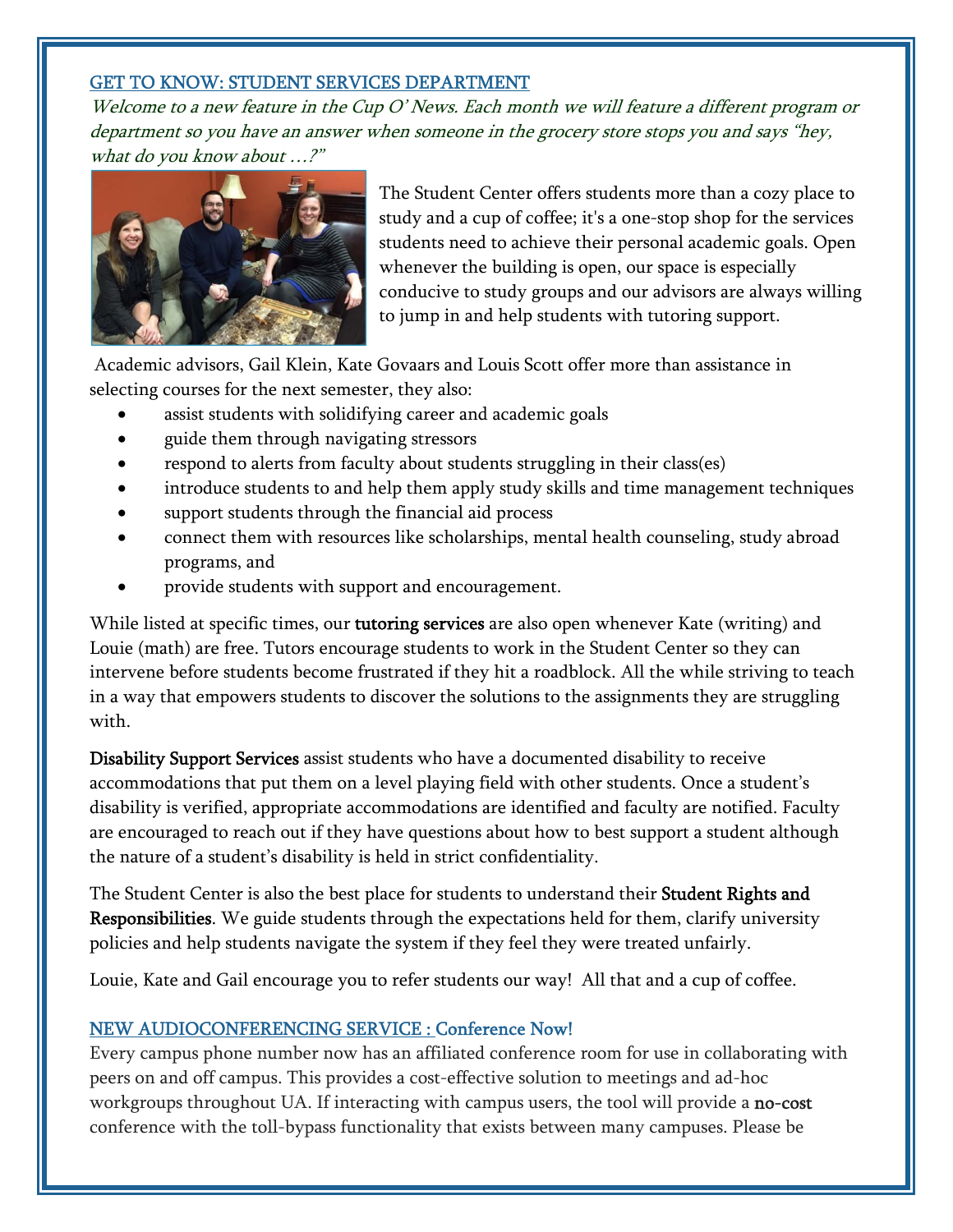advised, this service is not intended as a replacement for course audio conferences. Students and faculty may continue using the toll-free option for coursework.

## Connecting to a Conference

- Dial 796-6600 (or 6600 if using a campus phone).
- You will be asked for a meeting number followed by the pound (#) symbol.
- You will be asked for a PIN if you are the meeting host, otherwise, press (#) to continue.
- Attendees will be asked for the attendee access code, followed by the pound (#) symbol.

## Host PIN and Attendee Access Code

- The Host PIN will need to be set before you begin
- The Attendee Access Code is the default of 123459 and should be changed.

# Changing the PIN & Access Code

- 1. Log into the Self Care Portal with your UA credentials: uas.alaska.edu/pub/selfcareportal
- 2. Select the "General Settings" tab
- 3. The "Phone Services PIN" section is where you set your Host PIN
- 4. The "Conference Now" section is where you change the Attendees Access Code (Note: the meeting number cannot be changed).
- 5. If you need assistance with setting the host PIN or attendee access code, please contact the Helpdesk.

# ADDRESS CHANGE FOR UAS JUNEAU

Juneau DOT has been making some major changes to the roads around the Juneau campus which has affected the campus' mailing address. The new address is:

11066 Auke Lake Way Juneau, AK 99801

# IMPORTANT DATES

December 23 - January 2 - Winter Break (campus closed) January 9, 2018 –  $S$ AVE THE DATE...Faculty & Staff Spring Development Day January 15, 2018 – Alaska Civil Rights Day (campus closed) January 16, 2018 – First day of semester



- Still looking for some ideas for cool tech gifts this holiday season? Check these out. All are under \$100 each:
- IPhone HoverDock This gadget lets you charge your phone upright so you can still see the screen as the battery fills up because you don't want to miss a minute of screen time.
- Merkury Innovations Charger Keychain Clipped onto keys or a backpack or purse, you always have a charger handy.